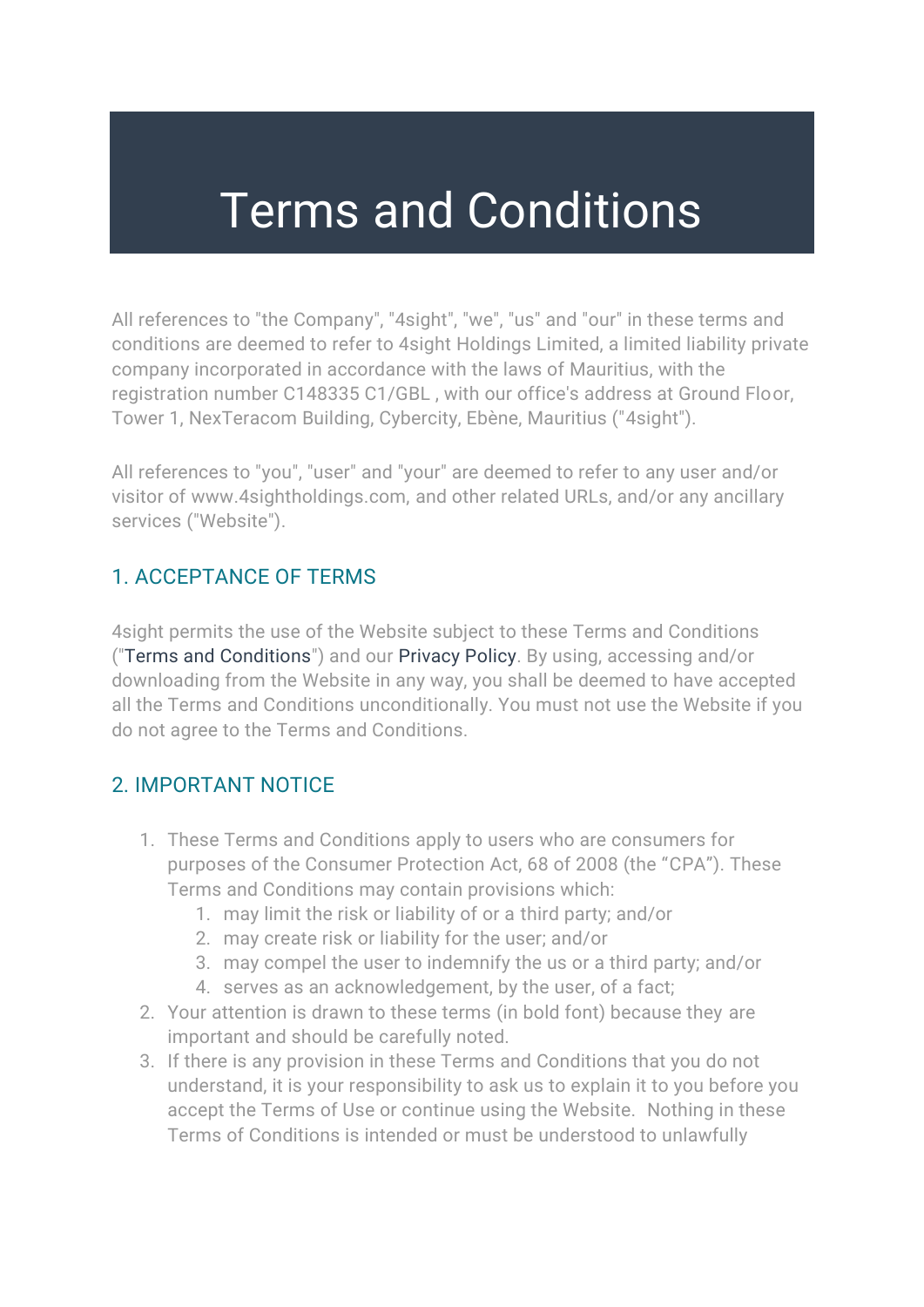restrict, limit or avoid any right or obligation, as the case may be, created for either you or the us in terms of the CPA.

# 3. USE OF THE WEBSITE

- 1. We are an international holdings company that focuses on investing in industry 4.0 technology companies. As a multi-national diversified investment holding company, we leverage our subsidiaries' extensive product and services portfolio of Industry 4.0 technology solutions, to create impact that empowers customers to make better and more informed decisions in the modern digital economy. Our business model is to enable our subsidiaries to take advantage of various products and solutions within our group of companies, in order to deliver digital transformation solutions to their customers.
- 2. The Website is available via a computer and/or using a mobile device. The Website has specifically been developed for the use of certain mobile devices and/or using a computer. It is therefore assumed that you (a) understand the functionality and restrictions of your smartphone/device and/or computer and (b) understand and are bound by any other Terms and Conditions that exist when using the smartphone/device and/or computer, and any networks that may provide services to the smartphone/device.
- 3. You may only use the Website if you are 18 years of age or older or have the consent of your guardian to use the Website.
- 4. You agree that you will not use any device, software or other instrument to interfere or attempt to interfere with the proper working of the Website. In addition, you agree that you will not use any robot, spider, other automatic device, or manual process to monitor, copy, distribute or modify the Website or the information contained herein, without the prior written consent from an authorised Company representative (such consent is deemed given for standard search engine technology employed by internet search websites to direct internet users to the Website).
- 5. You may not use the Website for any illegal activity.
- 6. You may not display, publish, copy, print, post or otherwise use the Website and/or the information contained therein for the benefit of any other website without the express prior written consent of an authorised Company representative. You may not, in any way reverse engineer the Website, or any component thereof, nor may you attempt to do so. This includes, but is not limited to, disassembling, decompiling, decrypting or any other actions that could possibly reveal the source code of the Website or any portion thereof.
- 7. You may not use the results of the use of the Website for any other purpose than to assist you in your personal capacity.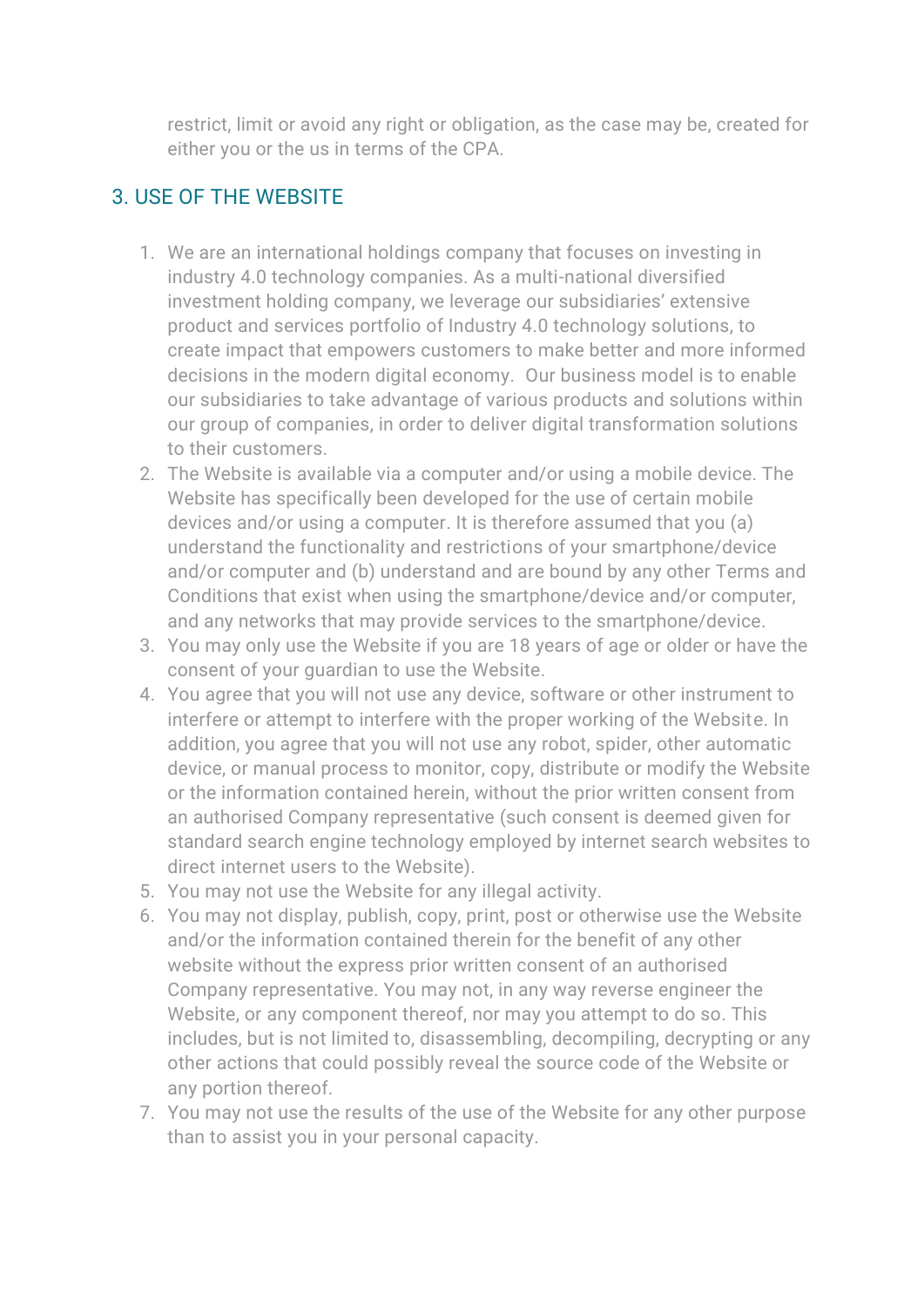- 8. You may not use the location data provided for any other purpose than defined by the Website.
- 9. The Company reserves the right to limit, disconnect or terminate your use of the Website in the event of any abuse or misuse by you.
- 10.To the extent permissible by law, you further specifically indemnify and hold the Company, its employees, directors and associates harmless against any direct losses such as injury, illness, loss of limb, loss of life, financial losses, loss of property and any other assets, emotional distress, reputation risk and the like, that may arise due the use of the Website.

## 4. OWNERSHIP AND COPYRIGHT

- 1. The contents of the Website including any information, software, icons, text, graphics, lay-outs, images, sound clips, trade names, logos, trademarks and service marks are protected by law, including but not limited to intellectual property, copyright and trade mark law, and are owned by or licensed to the Company.
- 2. No licence to or right in any of such contents is granted to or conferred upon you. Any unauthorised use, distribution or reproduction of the said contents is prohibited.
- 3. The Website may allow you to download material, logos and trade marks of third parties. All intellectual property rights in the material, logos and trade marks remain with the third party concerned. By downloading any such material from the Website you do not obtain any intellectual property rights therein. The Company grants you a non-exclusive, perpetual license to display the material on your smartphone/device only. You may not share any downloaded material with others.

#### 5. DISCLAIMERS

- 1. Any person who accesses the Website or relies on the Website or on the information contained in the Website does so at his or her own risk.
- 2. While the Company takes reasonable measures to ensure that the contents of the Website are accurate and complete, the Company makes no representations or warranties, whether express or implied, as to the quality, timeliness, operation, integrity, availability or functionality of the Website or as to the accuracy, completeness or reliability of any information on the Website.
- 3. All information provided on the Website is provided "as is" without warranty of any kind, either express or implied, including, but not limited to, the implied warranties of merchantability, fitness for a particular purpose, completeness, or non-infringement, as may be allowed in law.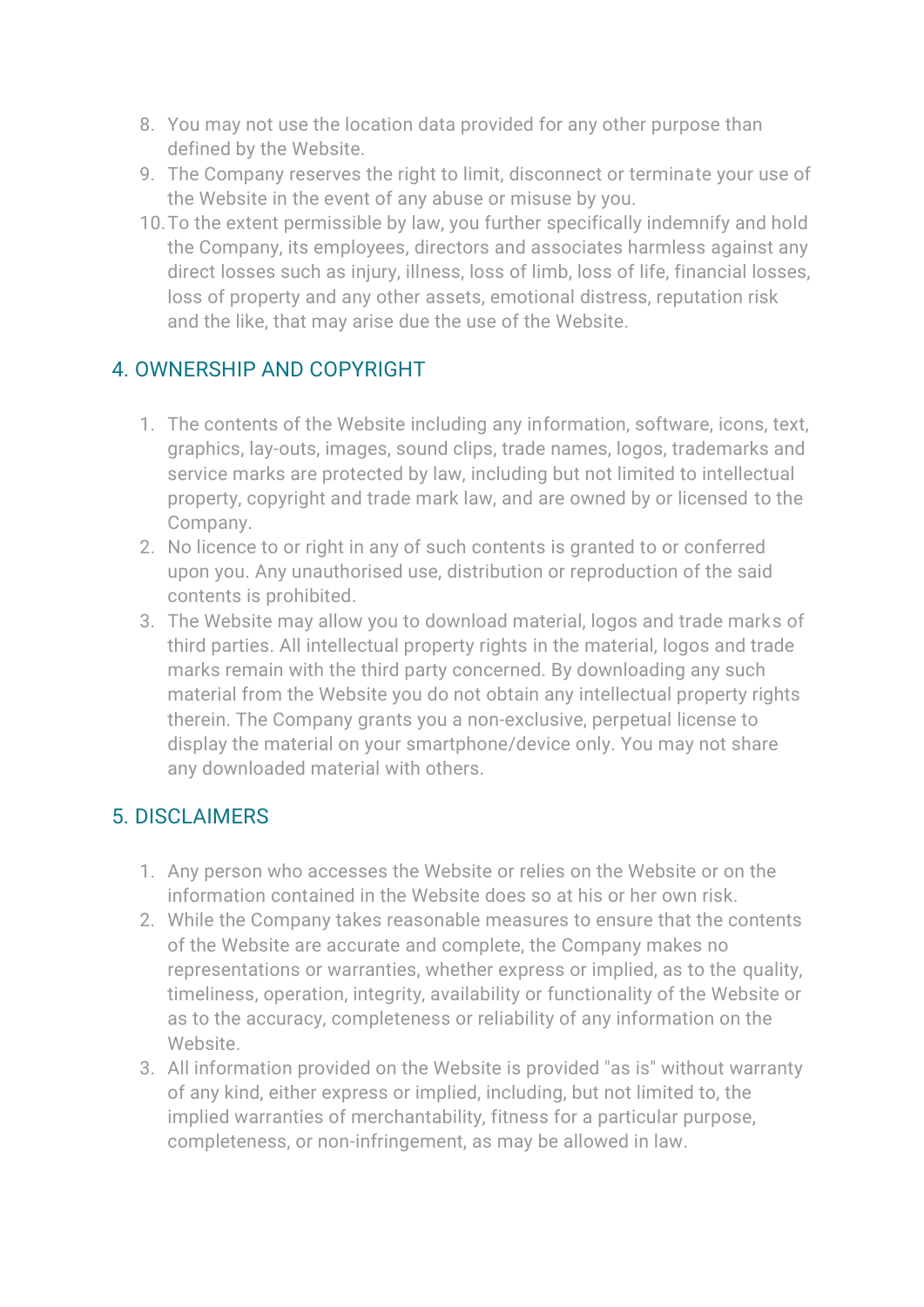- 4. The Company does not accept any responsibility for any errors or omissions on the Website.
- 5. In addition to the disclaimers contained elsewhere in these Terms and Conditions, the Company also makes no warranty or representation, whether express or implied, that the information or files available on the Website are free of viruses, spyware, malware, trojans, destructive materials or any other data or code which is able to corrupt, destroy, compromise or jeopardise the operation, stability, security functionality or content of your computer system, computer network, hardware or software in any way.
- 6. We do not warrant that the Website will be compatible with your smartphone/device.
- 7. The service is subject to normal constraints of the respective carriers of data and information – we can, for example, not be held liable for voice calls that fail or do not connect, for late or non-delivery of any data whether SMS, IP-data and so on.

## 6. THIRD-PARTY WEBSITES

- 1. The Website may contain links or references to other websites or mobile applications ("Third Party Websites") outside of our control, including those of advertisers. These Terms and Conditions do not apply to those Third Party Websites and the Company is not responsible for the practices and/or privacy policies of those Third Party Websites or the cookies that those sites may use.
- 2. Notwithstanding the fact that the Website may refer to or provide links to Third Party Websites, your use of such Third Party Websites is entirely at your own risk and we are not responsible for any loss, expense, claim or damage, whether direct, indirect or consequential, arising from your use of such Third Party Websites or your reliance on any information contained thereon.

#### 7. PRIVACY POLICY

- 1. We recognize the importance of protecting your privacy in respect of personal information collected by us when you use the Website.
- 2. By continuing to use the Website you agree to the Terms and Conditions set out in our [Privacy Policy](https://4sight.z.devscreen.com/privacy) and you consent to us collecting and using your personal information for the purposes set out in our [Privacy Policy.](https://4sight.z.devscreen.com/privacy) If you do not agree to this Privacy Policy, please do not continue to use the Website.

# 8. LIMITATION OF LIABILITY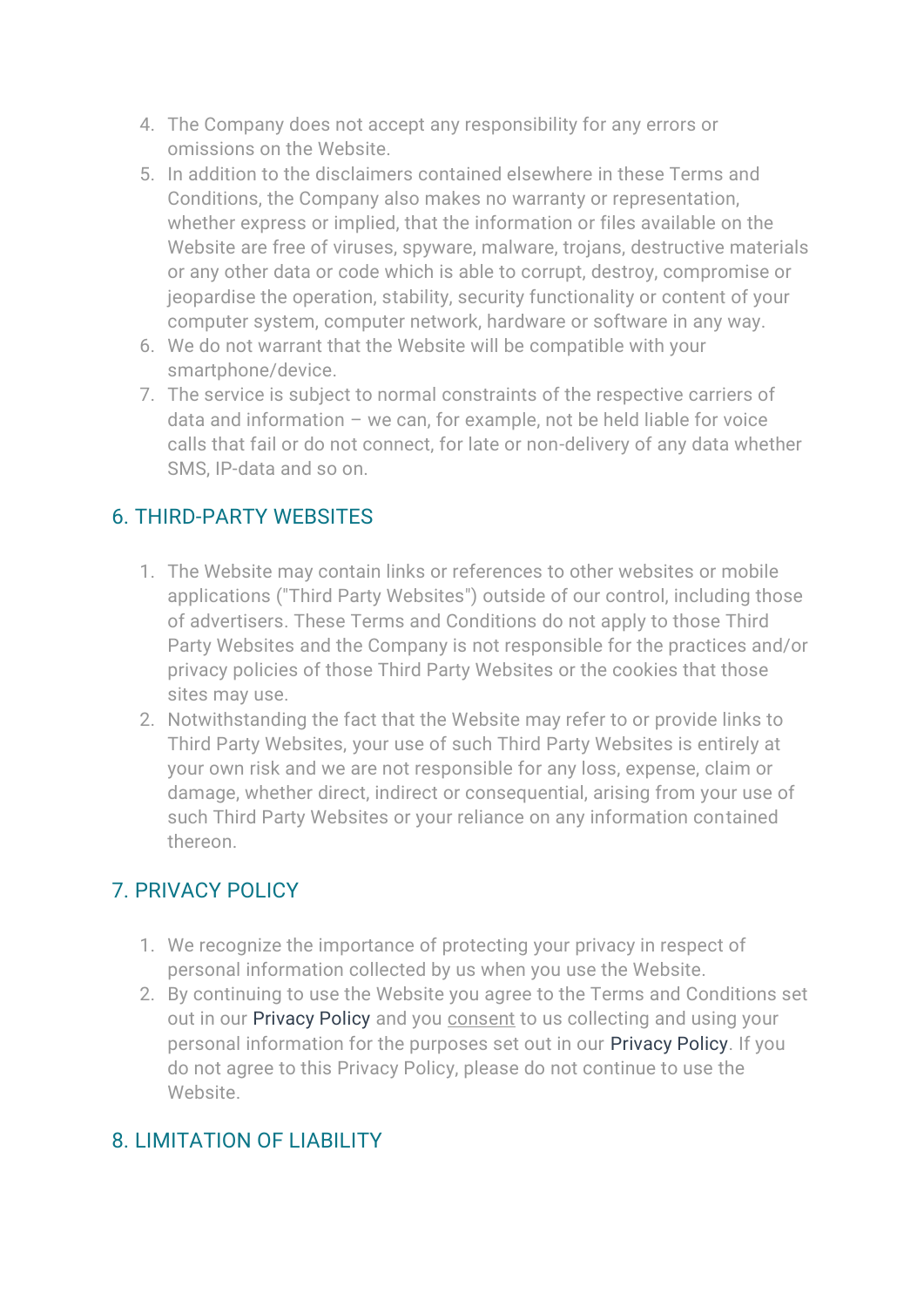- 1. The Company shall not be liable for any direct, indirect, incidental, special or consequential injury, loss or damages which might arise from your use of, or reliance upon, any material or content contained in, or inability to use, and/or unlawful activity on, the Website and/or any linked third party website, unless such loss or damages arise due to the gross negligence of the Company.
- 2. You hereby indemnify the Company against any loss, claim or damage which may be suffered by yourself or any third party arising in any way from your use of the Website and/or any linked third party website.

## 9. CHANGES

The Company reserves the right to update and/or amend the Terms and Conditions from time to time and without any notice, and you are accordingly encouraged to check the Website regularly. Any such change will only apply to your use of the Website after the change is displayed on the Website. If you use the Website after such updated or amended Terms and Conditions have been displayed on the Website, you will be deemed to have accepted such updates or amendments.

#### 10. AVAILABILITY AND TERMINATION

- 1. We will use reasonable endeavours to maintain the availability of the Website, except during scheduled maintenance periods, and reserve the right to discontinue providing the Website or any part thereof with or without notice to you.
- 2. The Company may in its sole discretion terminate, suspend and modify the Website, with or without notice to you. You agree that the Company will not be liable to you in the event that it chooses to suspend, modify or terminate the Website.

#### 11. GOVERNING LAW

These Terms and Conditions shall be governed and interpreted in accordance with the laws of the Republic of South Africa. Your continued use of the Website will constitute your consent and submission to the jurisdiction of the South African courts regarding all proceedings, transactions, applications or the like instituted by either party against the other, arising from any of these Terms and Conditions.

#### 12. GENERAL